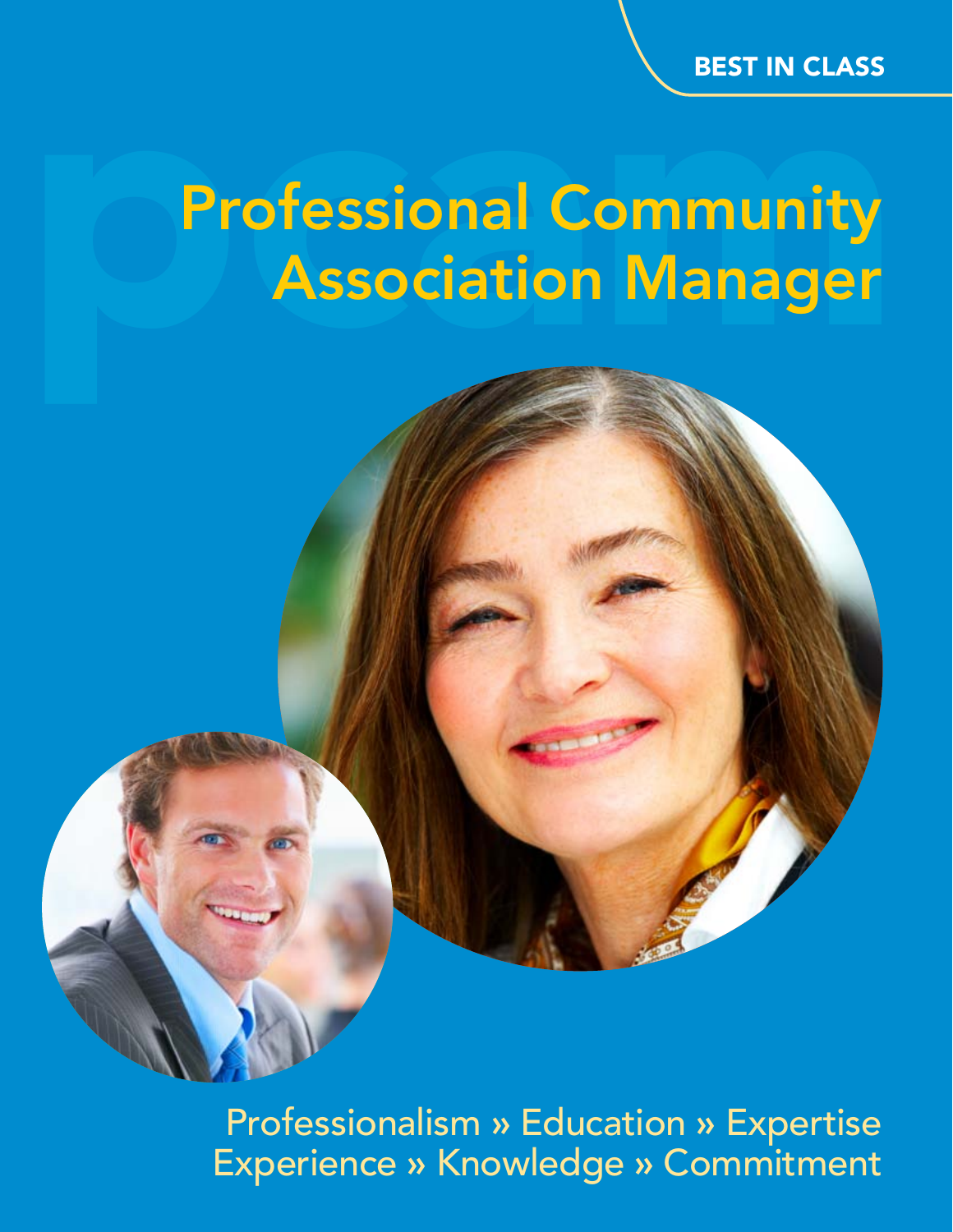No other designation in the community association management business symbolizes professionalism like the Professional Community Association Manager (PCAM). Denoting the height of knowledge and expertise for community managers worldwide, the designation signifies the highest level of individual accomplishment in the community association management profession. Employing a manager who has earned a PCAM means you have a professional who knows how to preserve the character of the community, protect property values, meet your expectations and build a true sense of community.

A PCAM designee has completed the coursework necessary to provide expert management services to virtually any community.

- Working with board members and residents
- Preparing budgets and financial reports
- **■** Performing site inspections
- **■** Enforcing association rules
- Understanding critical legal obligations
- Selecting and supervising contractors
- Understanding insurance requirements
- Directing association employees and volunteers
- Communicating with residents
- $\blacksquare$  Collaborating with local officials
- Building a strong sense of community

More than 90 percent of community association board members would prefer to hire a community manager who has the required education and experience to ear professional credentials. Here's what some of them said in a 2013 su hire a community manager who has the required education and experience to earn professional credentials. Here's what some of them said in a 2013 survey:

# **"We always look for a PCAM designee when hiring new managers."**

**"Credentials separate the professional from someone who talks a good game but won't invest the time and/or money to … give more value to communities."**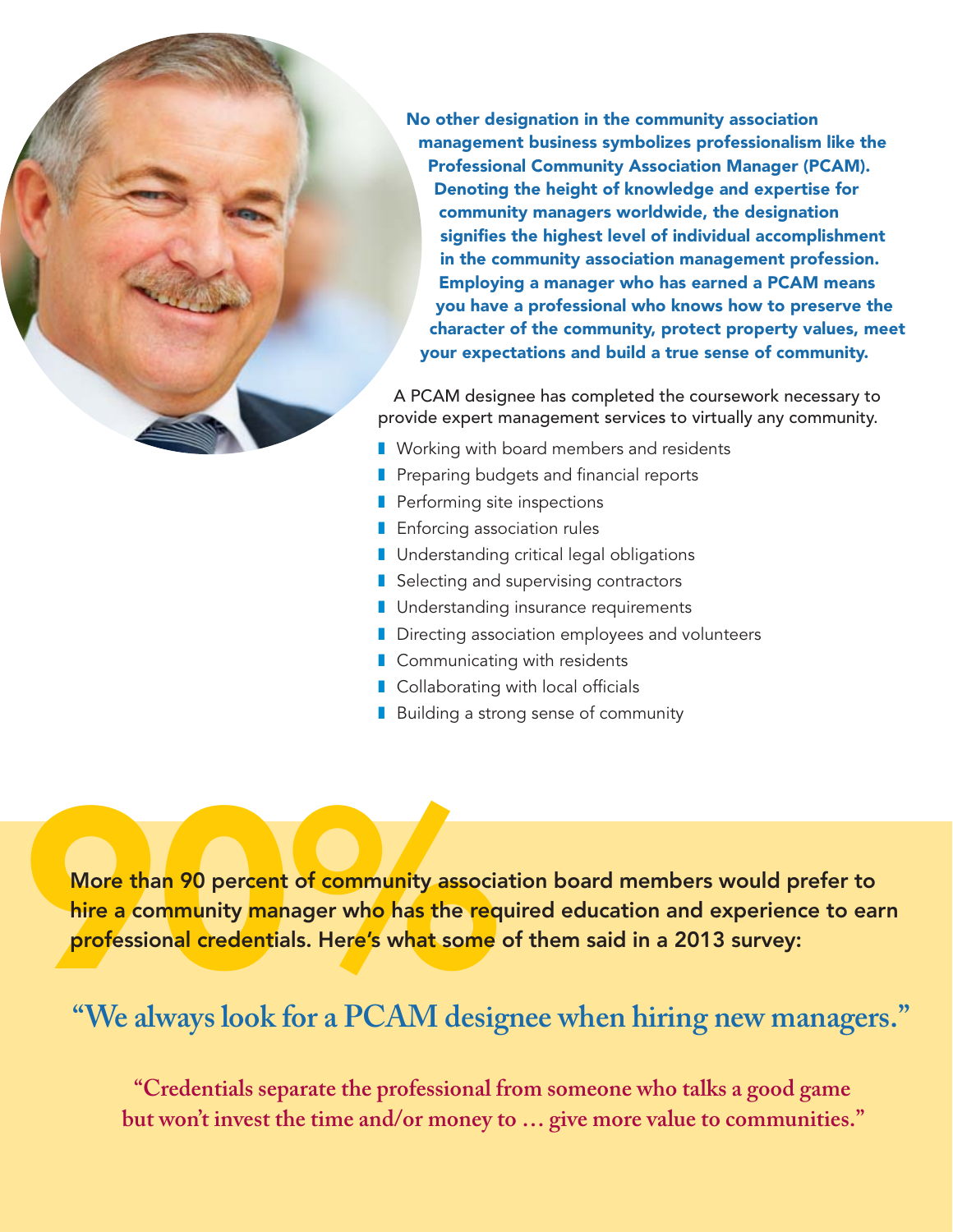#### Earning a PCAM requires a long-term commitment to personal and professional self-improvement.

- Five years of verified, direct community association management experience.
- Successful completion of an exam administered by the Community Association Managers International Certification Board (CAMICB). The candidate must pass the exam to earn the Certified Manager of Community Associations (CMCA) credential, the first step toward the PCAM.
- Successful completion of the following courses:
	- » Facilities Management
	- » Association Communications
	- » Community Leadership
	- » Community Governance
	- » Risk Management
	- » Financial Management
- Successful completion of the PCAM Case Study, a comprehensive examination of an actual community association, with classroom instruction and an extensive on-site inspection.

Continuing education credits must be earned every three years to maintain the designation.

Importantly, every PCAM recipient must abide by the strict code of conduct outlined in CAI's Professional Manager Code of Ethics. Managers found to have violated the code face revocation of their designation.



**"I have worked with noncredentialed managers and they often make serious mistakes.**  Having a ... PCAM is like night and day. What a difference in daily operations."

# "I have seen a clear difference between those who **are credentialed and those who are not."**

"We had a litmus test when choosing our last general manager: They had to be degreed, have at least five years of verifiable experience in the HOA field and have a PCAM. If they **didn't meet these minimum standards, we didn't even bring them in for an interview."**